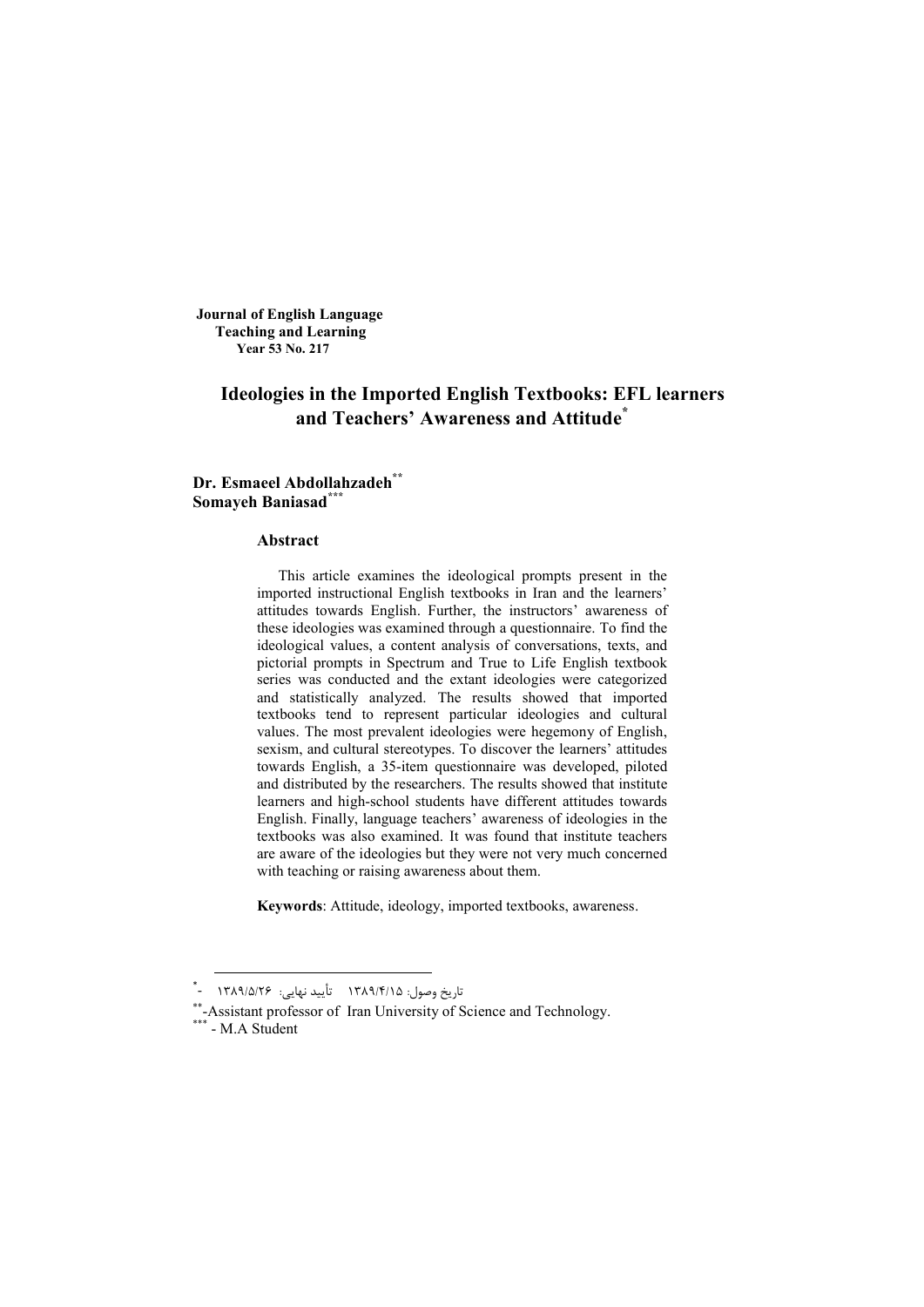## **Introduction**

Language and culture are interrelated. A language is an expression of a culture and any language course involves learning about the cultures of the peoples who speak the language (Starkey, 1999). Languages are historical constructs with a political process at their center (Joseph, 2006). Fairclough (1989) argues that "language connects with the social entity through being the primary domain of ideology, and through being both a site of, and a stake in, struggles of power" (pp. 14-15). Starkey (1999) argues that teaching culture has political dimensions**.** He argues that foreign language courses are significant vehicles for political education. By implication, we may argue that language learning is a political and ideological process. In fact, according to Spitulnik (1998, p. 193) "language is a marker of ideology".

Ideology is a concept which has been the concern of many scholars. The term "ideology" was first coined by the French philosopher Destutt de Tracy at the end of  $19<sup>th</sup>$  century, as a science of ideas and their basis in sensation. Hasan (1986, p. 26 cited in Baik, 1994) defines ideology as "a socially constructed system of ideas which appears as if inevitable". One of the earliest definitions of ideology by Huaco (1971, p. 2) states that "ideologies are organized systems of beliefs with ready formulas for the manipulation of the masses."

Ideologies in a language are important for social and linguistic analysis in the sense that they are not only about language. Irvine (1998, p. 56) defines language ideologies as "the cultural system of ideas about social and linguistic relationships, together with their loading of moral and political interests".

Among languages, English is the most frequently taught second language throughout the world. Meanwhile, as Seargeant (2008, p. 3) argues "The subject of English in the world is one that is predominantly ideology-led". Learning English has been spreading in Iran. Many private language institutes have been established in the country. Moreover, English is one of the main courses in curriculum of the secondary schools. One of the discrepancies between language institutes and schools is in the textbooks they provide for the learners. While private institutes use textbooks produced in the countries other than Iran (e.g. texts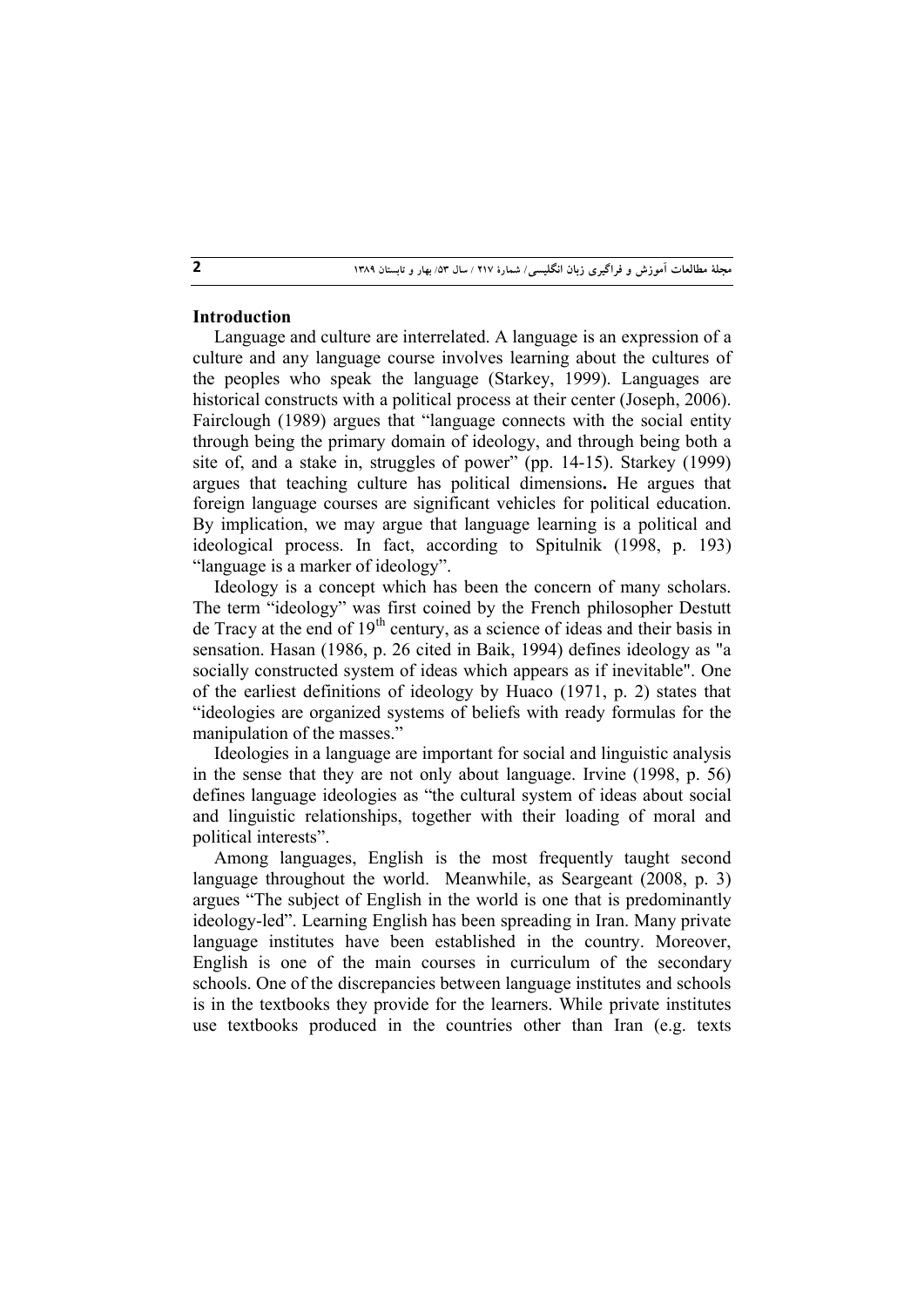produced in the United States or Britain), governmental schools provide learners with the local textbooks prepared by the Ministry of Education.

Textbooks are parts of a system enforcing a sense of responsibility, morality, and cultural coherence. As such, textbooks used in EFL classrooms provide the primary source of information on culture and language for those studying a language. Textbook is defined by Stray (1994) as "a book designed to provide authoritative pedagogic version of an area of knowledge" (p. 2). Researchers like Venezky (1992 cited in Lebrun et al., 2002, p. 437), views the textbook as "a cultural artifact and as a surrogate curriculum". Textbook publication is associated with economic, social, and political overtures. "Neither a book nor its knowledge is neutral or interest-free" (Christian-Smith, 1991, p. 50). In fact, textbooks are ideologies embedded in curriculum (Van Dijk, 1993).

Consumerism can be presented through introducing entertainment, fashion, shopping, and technology. Hegemony, according to Van Dijk (1991), refers to the manner in which the people of the ruling class establish and sustain their dominance over the masses. The hegemony of English, or the domination of English as a world language, may not have come to exist of its own accord; there may have been conscious efforts on the part of the speakers of English as a native language (especially by the British Council in England) to teach the language in order to transmit their ideologies and beliefs to speakers of other languages (Phillipson 1992). Social power is a property of the relationship between groups, classes, or other social formations, or between persons as social members. Foucault (1979, cited in Fairclough, 1998) categorizes social power into sexism and racism. Sexism refers to the dominance or superiority of one gender over another. Racism refers to the superiority of one nation over the others. An organization, form of consciousness or mentality is racist if it asserts that racial identities are mutually exclusive; that the members of one's own race are righteous and rational, the members of the other race are evil and irrational(Wolfenstein, 1977). Finally, cultural stereotypes can be defined as "the conventionalized ways of talking and thinking about other people and cultures" (Kramsch, 1998, p. 131).

The way language textbooks as carriers of ideologies are approached by foreign language learners and their attitudes towards such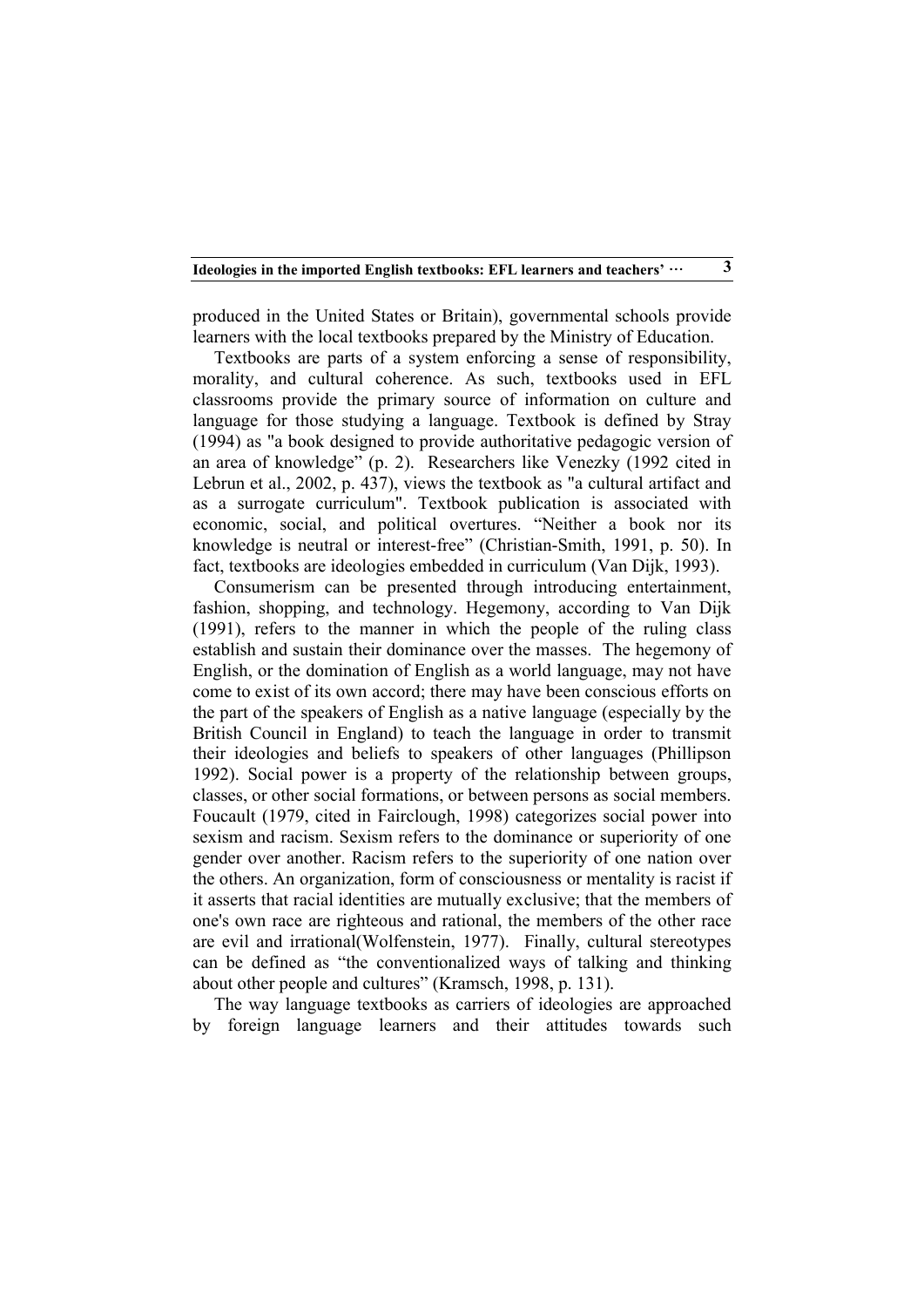ideologically-driven entities is yet another significant issue. Azjen (1988) defines attitude as "a disposition to respond favorably or unfavorably to an object, person, institution, or event" (cited in Baker, 1992, p. 11). A language attitude is usually conceived of as a "specific response to certain aspects of a particular language" (King, 2000, p. 2)

 'Linguistic attitude' is understood as "being an individual or collective expression towards language and any issues related to language; it is the act of responding to certain aspects of language, linguistic ideologies and linguistic use" (Choi, 2003, p. 5). As Lewis (1981, cited in Baker, 1992) argues any language policy and planning must take care of the attitudes of the target group for whom a textbook is designed. Accordingly, as a second objective of this research we try to discover the possible differences between the attitudes of learners who are taught English through the internationally produced textbooks and those who use the locally produced textbooks taught in high schools.

More importantly, knowing that language is ideology-laden and textbook publication is not interest-free, it would be useful to discover if material developers have any regard to ideology in developing the textbooks for English learners. Therefore, this research examines the possible ideological patterns in a selection of internationally produced textbooks. Another attempt is to investigate the extent to which the teachers who teach these textbooks are aware of the ideological patterns in these textbooks. Awareness of these ideologies by language instructors and their attitudes towards them can have a significant impact on their instructional decisions and the teaching of culture in the classroom.

To achieve the purpose of the study, the following research questions were put forth:

1. What kinds of ideologies are promoted through the "Spectrum" and "True to Life" textbook series imported and used in Iran?

2. Is there any difference between the attitude of language learners in high schools with those of the learners in institutes towards English language and culture?

3. Are the private institute teachers aware of the ideologies within these textbooks?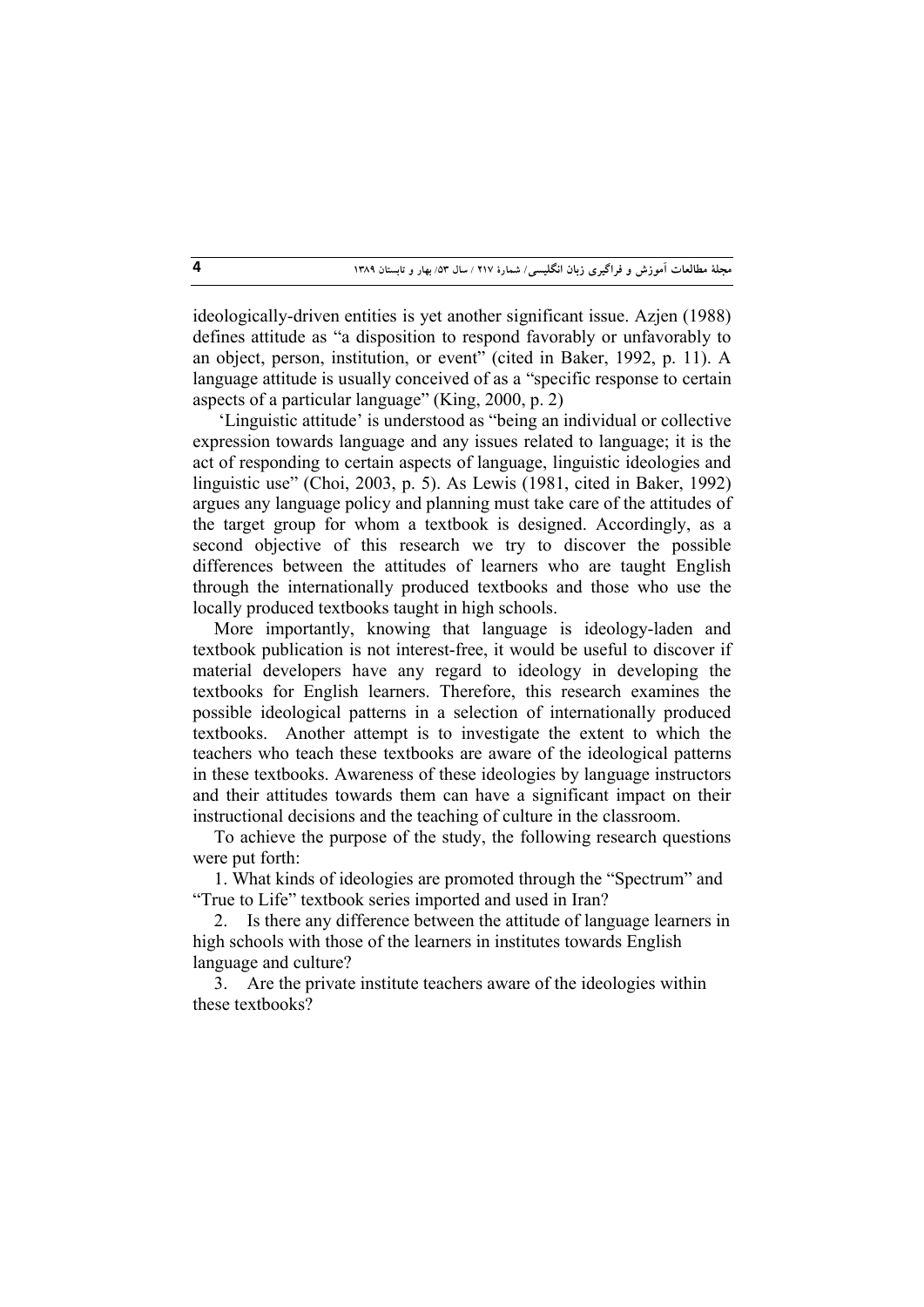### **Participants**

 The participants of the study consisted of English language learners and teachers. Two groups of learners were selected to find out the difference between their attitudes towards English. One group was 60 high-school students who were instructed though government-sponsored local English textbooks. These learners were selected from four schools in Tehran and Kerman. They had not attended any private English language institute and they were assumed to be at the same level of language proficiency. The other learner group included 60 institute learners who were taught Spectrum and True to Life textbooks from six institutes in the cities of Tehran, Kerman, and Shiraz.

Also, a group of 30 teachers who were teaching Spectrum and True to Life textbooks in private language institutes was chosen to discover if they are aware of the ideological patterns in these textbooks. These teachers were teaching in different institutes in Tehran, Kerman, and Shiraz

### **Materials and method**

We selected the most popular textbooks taught in Iranian language institutes. Our initial investigation showed that *Spectrum* and *True to Life* series are the most widely used textbooks recommended by these institutes. Therefore, we focused on Spectrum *I, Spectrum VI, True to Life Elementary, and True to Life Upper-Intermediate* series.

The reason for the selection of these levels was two-fold. Examination of all the two book series would have been beyond the scope of this study in the first place. Moreover, we were interested in comparing the presence of ideologies regarding the language levels of the textbooks. That is, we were trying to discover the extent to which the proportion of ideological presentation would vary from beginner to higher level textbook series.

Moreover, to examine the attitudes of high-school students and institute learners towards English, a 35-item questionnaire was developed, piloted, and administered to English language learners in both sate-run schools and private English language schools. The importance of studying attitudes is manifested by Lewis (1981, cited in Baker, 1992) who argues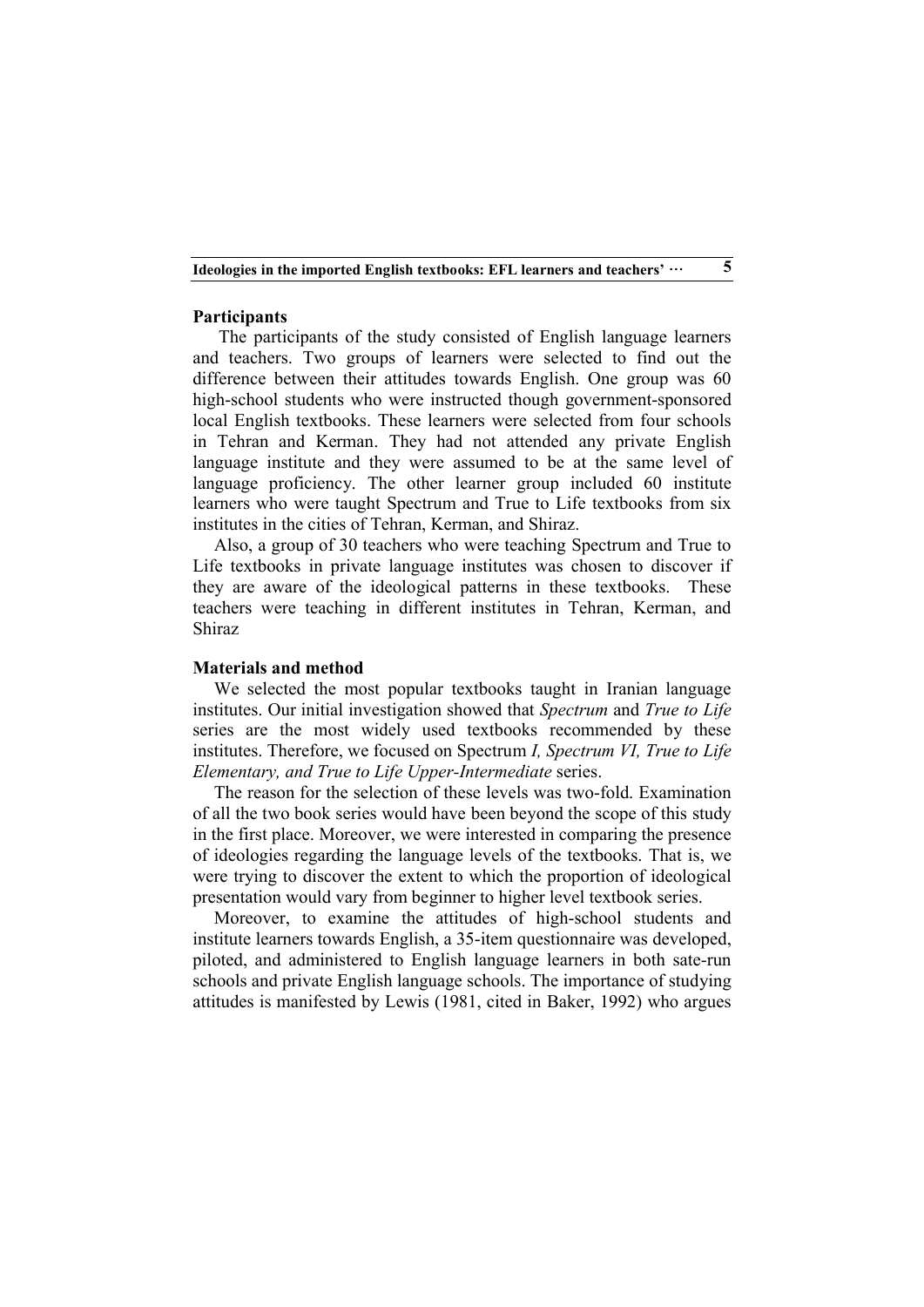that "Any policy for language should take into account the attitudes of those who may be affected" (p. 262).

Furthermore, to investigate the language institute teachers' awareness of the ideologies in the imported textbooks, a 20-item questionnaire was developed, piloted, and distributed among the language institute teachers.

Three types of analyses were conducted to find answers to the questions.

 First, the selected textbooks were analyzed for the ideologies inserted in them and the frequency of ideologies for each textbook was tabulated. Content analysis and pictorial analysis were done to discover the ideologies. The content analysis dealt with examining the content of conversations, texts, articles, and readings and searching for ideologies inserted in them. Moreover the ideologies presented through pictures were also examined. To make sure that the categorization of ideologies is reliable, the textbooks were analyzed by a second rater. Then, the correlation was computed as a measure of inter-rater reliability which was significant for all four textbooks as displayed in table 1.

### **Results**

Table 1 shows the frequency of ideologies in individual textbooks.

| Ideological Value      |   | Spectrum series | True to Life series |              |  |  |  |
|------------------------|---|-----------------|---------------------|--------------|--|--|--|
|                        |   | И               | Elementary          | Upper-       |  |  |  |
|                        |   |                 |                     | intermediate |  |  |  |
| <b>Consumerism</b>     | 3 | 18              | 13                  |              |  |  |  |
| Entertainment          |   | 6               |                     |              |  |  |  |
| Fashion                |   |                 |                     |              |  |  |  |
| Shopping               |   |                 |                     |              |  |  |  |
| Technology             |   | 6               |                     |              |  |  |  |
| <b>Hegemony</b>        |   | 10              | I ( )               |              |  |  |  |
| Superiority of English |   |                 |                     |              |  |  |  |
| Superiority of US      |   |                 |                     |              |  |  |  |
| <b>Social power</b>    |   | 30              |                     | 22           |  |  |  |
| Racism                 |   |                 |                     |              |  |  |  |
| Sexism                 |   |                 |                     |              |  |  |  |

|  | Table 1. Frequency of ideologies in individual textbooks |  |  |  |  |  |
|--|----------------------------------------------------------|--|--|--|--|--|
|  |                                                          |  |  |  |  |  |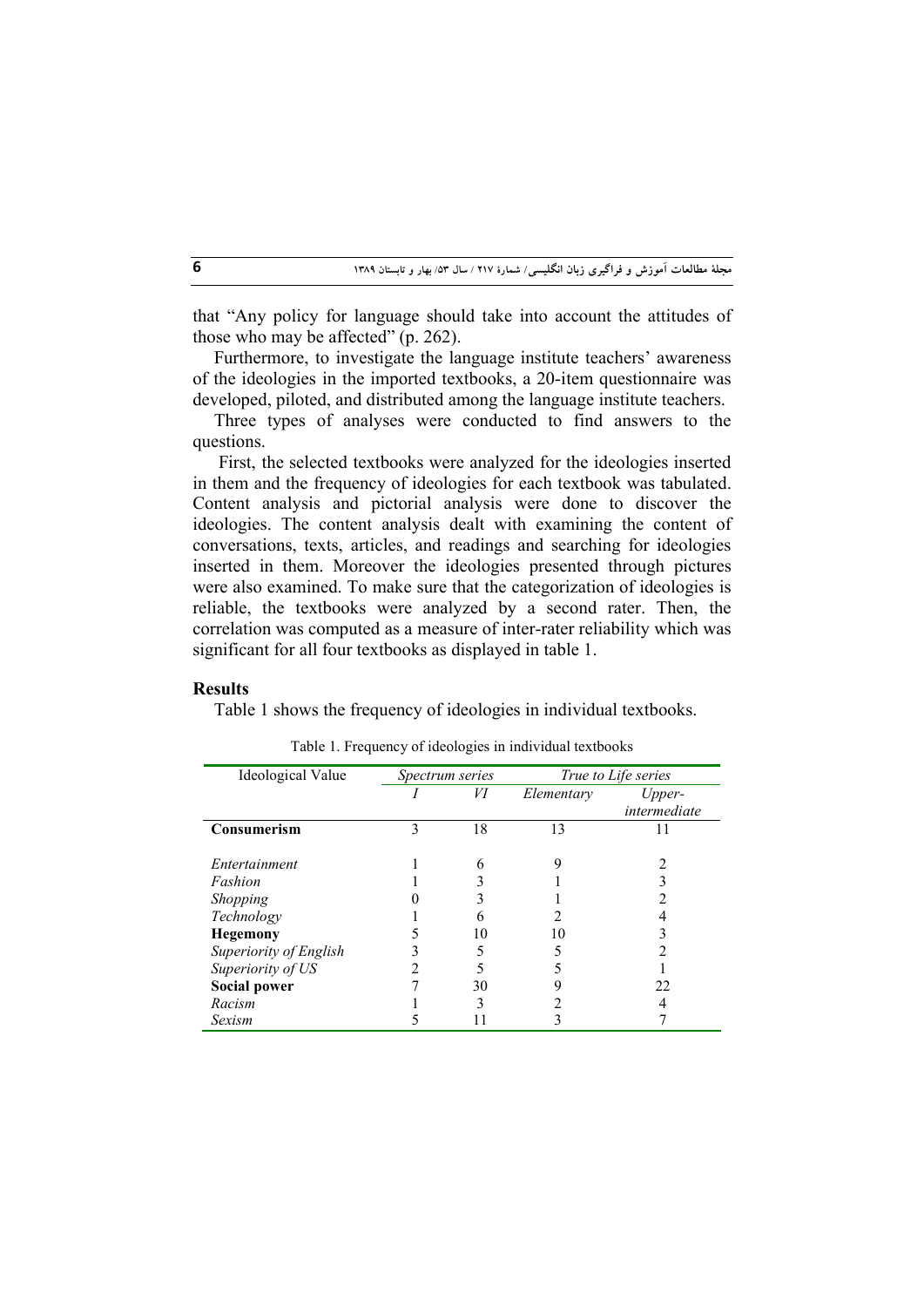| Cultural Stereotype     |    |    |    |    |
|-------------------------|----|----|----|----|
| Non-Islamic Values      |    |    |    |    |
| Total                   |    | 58 | 32 | 36 |
| Sum total               | 73 |    |    | 68 |
| Inter-rater Reliability |    |    |    |    |

The obtained data show that in *Spectrum I,* sexism, consumerism and hegemony are the most prevalent ideologies. In the *Spectrum VI,*  ideologies such as consumerism and sexism are the most promoted ideologies followed by cultural stereotypes and non-Islamic values. . In the *True to Life* elementary, consumerism and hegemony and entertainment are the commonest ideologies . In the *True to Life* upperintermediate, consumerism, sexism, and cultural stereotypes are the most frequent ideologies.From the total frequencies, it can be concluded that *Spectrum VI* (total frequency: 58) has the most ideologies. Comparing frequencies, one can observe that the higher the level of a textbook, the more frequent the ideologies. Further consumerism and sexism were found to be the most common ideological prompts across all these imported textbook series.

The second analysis dealt with the difference between high-school students' attitudes and those of institute learners towards English. To this end , a student questionnaire was designed for the English learners based on the analysis of ideological values. That is, the ideologies inherent in both textbooks were put into the questionnaire. This questionnaire had 40 questions. 35 of these questions were on a Likert scale, and five were open-ended questions about whether these learners watch satellite, foreign movies, how much they are familiar with foreign artists, singers, and have been abroad before.

 The purpose of this questionnaire was to discover whether the ideologies of the textbooks had entered students' values system. Before the administration of the questionnaire, it was given to five specialists to get their comments on the readability and appropriacy of the items. All of these specialists were PhD holders in TEFL. One had worked on cultural values of the textbooks. Another one was working on critical pedagogy and teacher education. The other three were specialist in TEFL.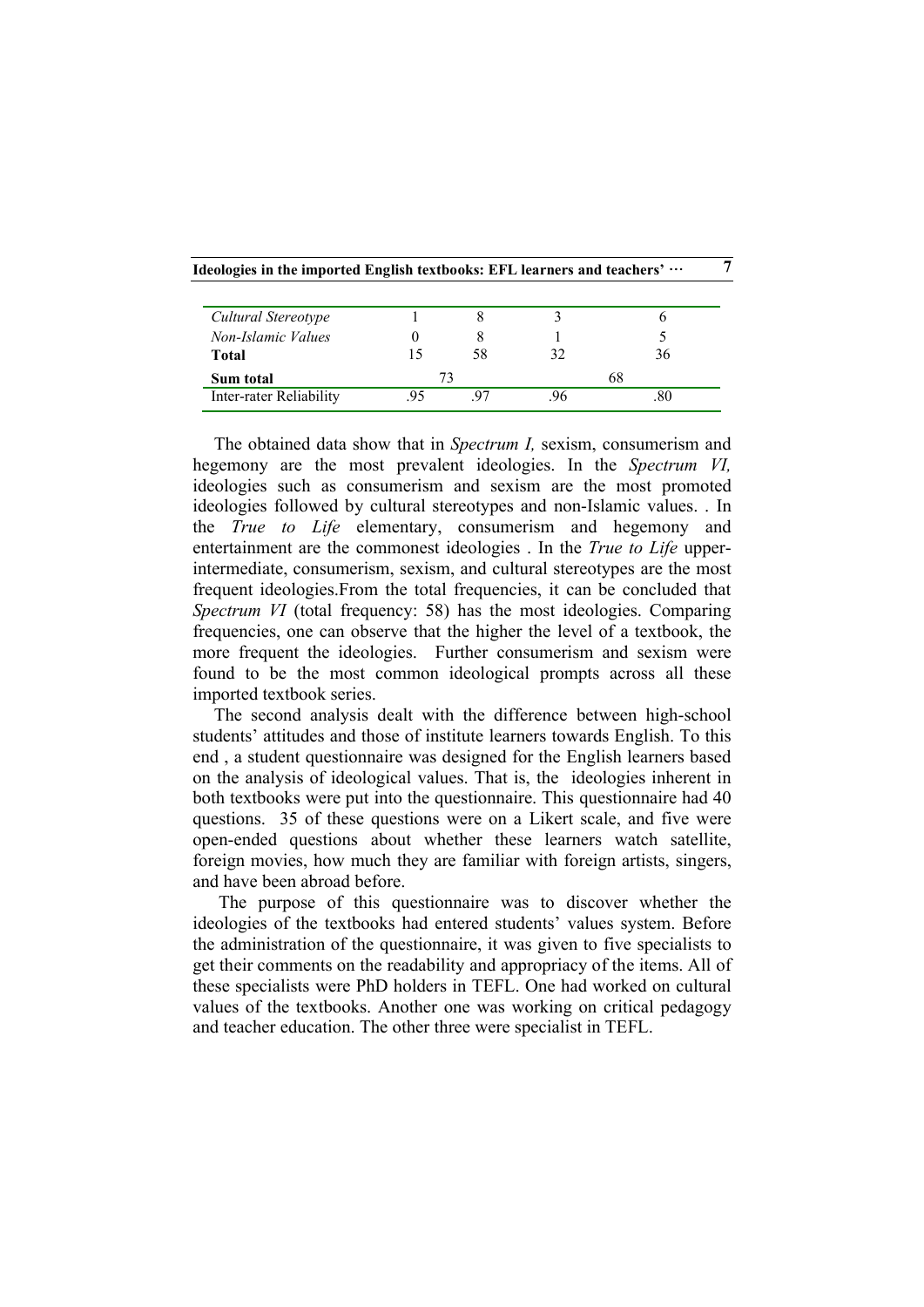In the next stage, the student's questionnaire was given to 30 students similar to the intended participants of this research and were asked to underline anything they did not understand or considered vague. Consequently, confusing and malappropriate forms, structures, and items were removed or modified.

 The modified questionnaire was given to 60 high-school students and 60 institute learners. Institute learners were chosen among those who were taught the *Spectrum* and *True to Life* textbooks for learning English. The two groups were selected to see whether those who had studied or not studied these imported books held different ideological and cultural values or not. The items included in the questionnaire attempted to test the participants' attitudes towards the ideological values such as hegemony of English language (i.e. England, and USA); consumerism through items related to fashion, entertainment, technology; and social power through sexism, racism, non-Islamic values, and cultural stereotypes.

The results of the student questionnaire show that high-school students and institute learners have different attitudes towards English (see Table 2).

| Groups      | Number | Mean   | Std. Deviation | Std. Error<br>Mean |
|-------------|--------|--------|----------------|--------------------|
| high-school | 60     | 111.11 | 13.358         | 1.724              |
| Institute   | 60     | 132.10 | 10.175         | 1.313              |

Table 2. Overall descriptive statistics of the learners' attitudes towards English

To discover whether the difference between means is significant, an Independent Samples t-test was conducted.

|               | Levene's Test for<br>Equality of<br>Variances |              | t-test for Equality of Means |                     |                               |            |           |                |  |  |  |  |  |
|---------------|-----------------------------------------------|--------------|------------------------------|---------------------|-------------------------------|------------|-----------|----------------|--|--|--|--|--|
| F             | Sig.                                          |              | Df                           | $\mathrm{Sig.}$ (2- | Mean                          | Std. Error |           | 95% Confidence |  |  |  |  |  |
|               |                                               |              |                              |                     | tailed) Difference Difference |            |           | Interval       |  |  |  |  |  |
|               |                                               |              |                              |                     |                               |            | Lower     | Upper          |  |  |  |  |  |
| Score $2.563$ | .112                                          | $-9.679$ 118 |                              | .000                | $-20.98333$                   | 2.16792    | -25.27641 | $-16.69026$    |  |  |  |  |  |

Table 3. Total t-test of learners' attitudes towards English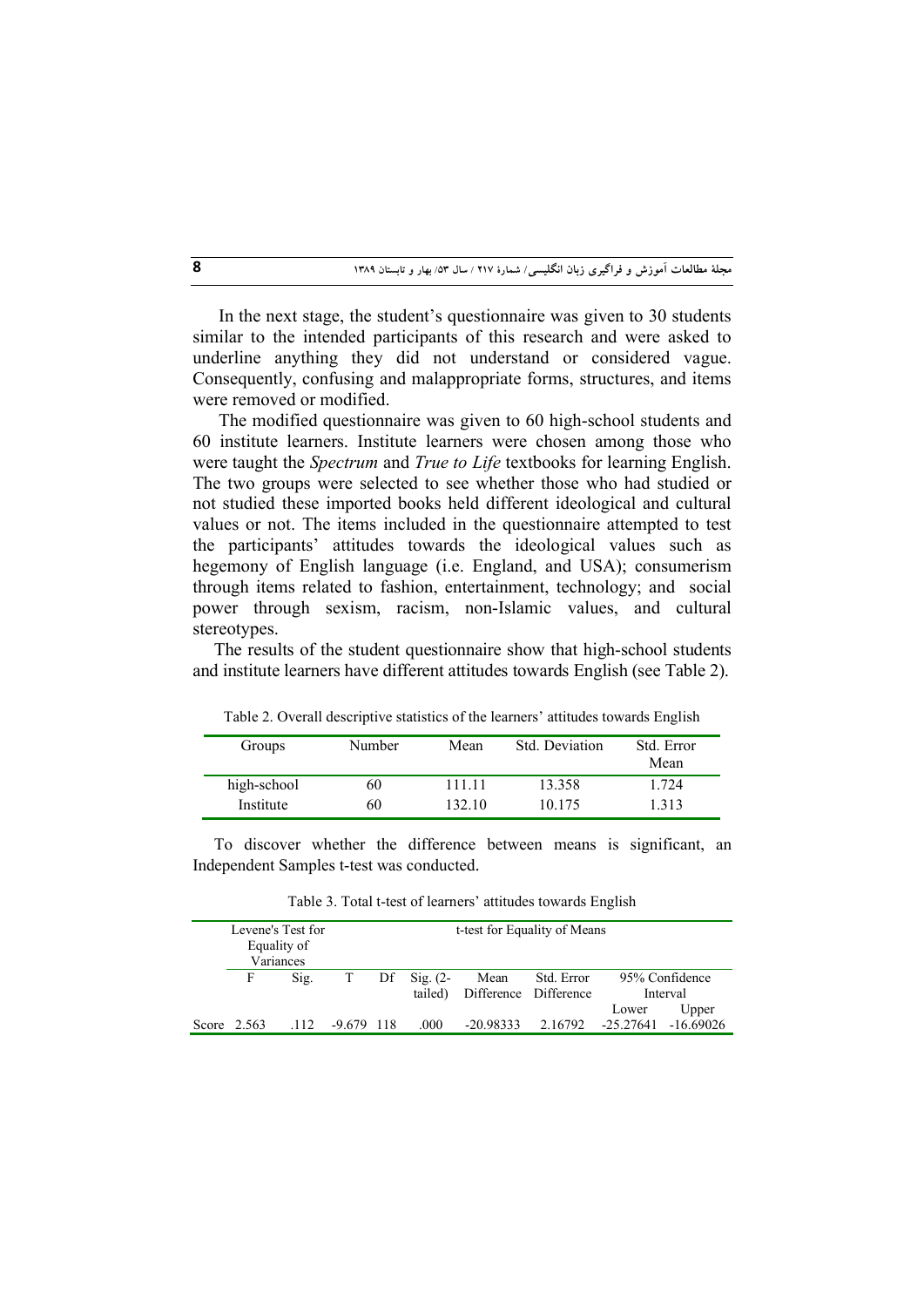The observed t value exceeds the critical value. It means that the difference between attitudes of high-school students and those of institute learners is significant.

Furthermore, the teachers' awareness of the ideologies in the textbooks was investigated. A 20-item Likert-scale questionnaire was distributed among 30 teachers who had taught Spectrum and True to Life textbooks. The purpose of the teacher questionnaire was to discover the institute teachers' awareness of ideologies present in the imported textbooks. This was designed to examine the attitude of institute teachers on the question of language, ideology and culture. The other purpose of this questionnaire was to investigate whether the teachers convey this awareness to their students or not.

After the development of the questionnaire, it was given to five specialists to read. The same procedures mentioned above for the development of the previous questionnaire was employed. The final version was administered to10 teachers and they were asked to identify anything they considered incomprehensible or vague. Consequently, some problematic or confusing items were discarded and some were revised. After this pilot stage, the questionnaire was administered to 30 teachers from private language institutes who were teaching the Spectrum and True to Life textbooks. This questionnaire had two parts. The first part attempted to test the awareness of the teachers and the second part tried to discover if they conveyed their awareness of ideologies in the textbook to the learners. Teachers' awareness was tested through items related to ideological values such as hegemony of English, superiority of Englishspeaking countries, consumerism, and social power. The conveyance of this awareness was tested through items related to the techniques, methods, and creativities teachers applied in the classroom such as discussing the differences of source and target culture and comparing and contrasting these two.

The results of teacher questionnaire demonstrated that institute teachers are aware of the ideologies in the textbooks taught in institutes. Below, the total frequency of options is displayed.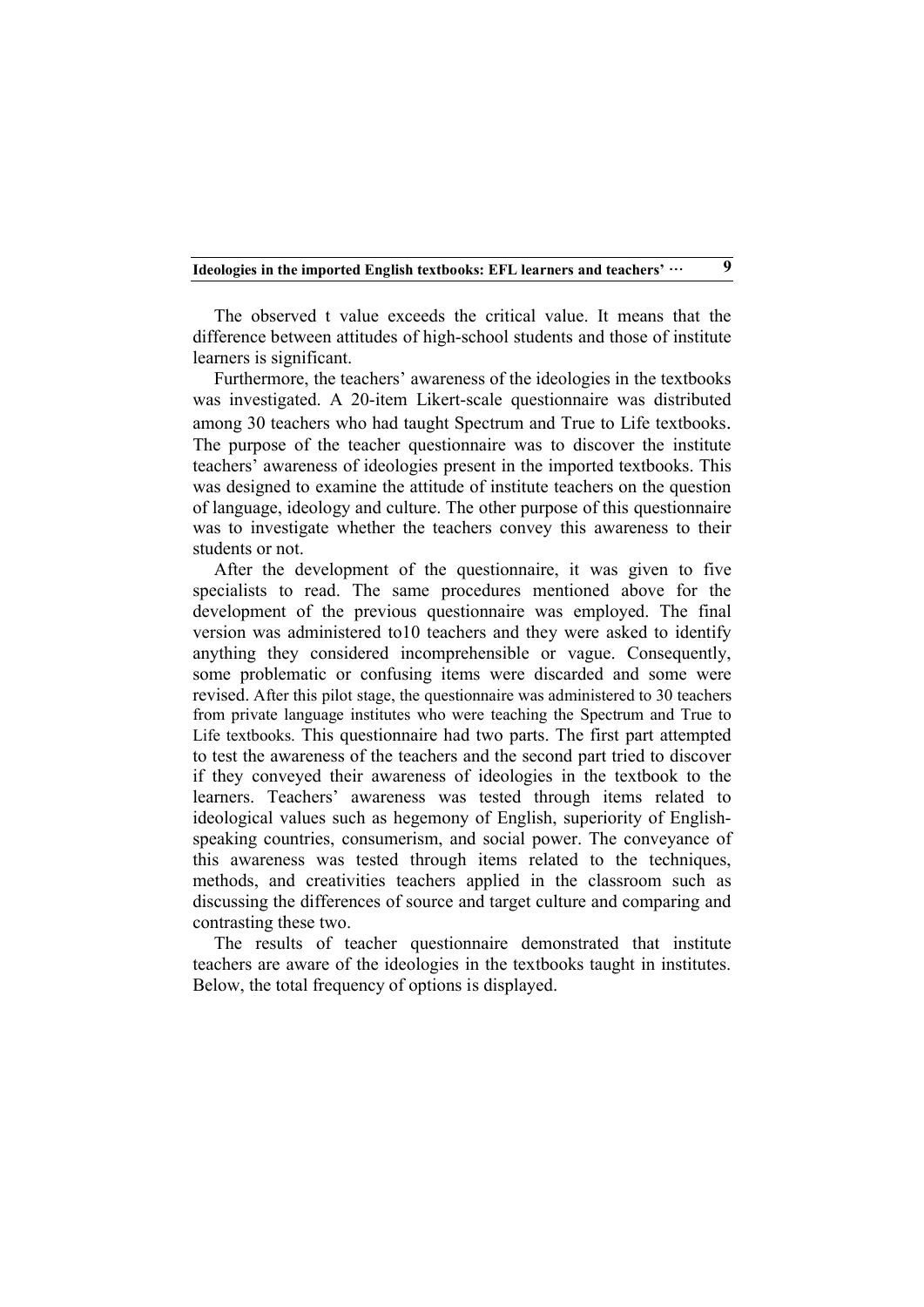**مجلۀ مطالعات آموزش و فراگیري زبان انگلیسی/ شمارة 217 / سال /53 بهار و تابستان <sup>1389</sup> 10**

| Options        | Observed N | Expected N | Residual |
|----------------|------------|------------|----------|
| quite disagree | 26         | 120.0      | $-94.0$  |
| Disagree       | 92         | 120.0      | $-28.0$  |
| no idea        | 145        | 120.0      | 25.0     |
| Agree          | 196        | 120.0      | 76.0     |
| quite agree    | 141        | 120.0      | 21.0     |
| Total          | 600        |            |          |

Table 4. Total frequency of options of teacher questionnaire

Table 4 shows that the options "agree" and "quite agree" opted by teachers were more frequently chosen than the other choices. Although there are also many neutral responses given by those who selected 'no idea' choice, it seems that the majority of institute teachers are aware of the ideologies in the textbooks. Moreover, to further examine the significance of the difference between frequencies of options, Chi-Square test was conducted. Table 5 shows the Chi-Square value for individual questions.

Table 5. Chi-Square analysis of teacher questionnaire for individual questions

|                                                                                            | Q1 Q2 Q3 Q4 Q5 Q6 Q7 Q8 Q9 Q10 Q11 Q12 Q13 Q14 Q15 Q16 Q17 Q18 Q19 Q20 |  |  |  |  |  |  |  |  |  |
|--------------------------------------------------------------------------------------------|------------------------------------------------------------------------|--|--|--|--|--|--|--|--|--|
| Chi-Sq. 5.6 16.4 7.8 3.6 6.6 10.6 17.2 3.2 3.6 6.6 17.3 29.2 6.6 11.3 15.3 12.1 9 4. 1.4 7 |                                                                        |  |  |  |  |  |  |  |  |  |
| Df                                                                                         | 2 3 3 3 4 4 3 2 3 3 4 3 4 3 3 3 4 4 3 4                                |  |  |  |  |  |  |  |  |  |
| Sig.                                                                                       |                                                                        |  |  |  |  |  |  |  |  |  |

The Chi-Square value observed for the majority of the first 15 questions is more than the critical value; it means that most institute teachers are aware of most of the the ideologies in the imported English language textbooks.

However, the Chi-Square value for the last five questions needs more attention. The last five questions were developed to discover whether the teachers convey their awareness to the language learners. The results are discussed in detail below.

Question 16, *I discuss Iranian customs in the classroom*, from 30 teachers; most of the answers were positive. It means that they discuss the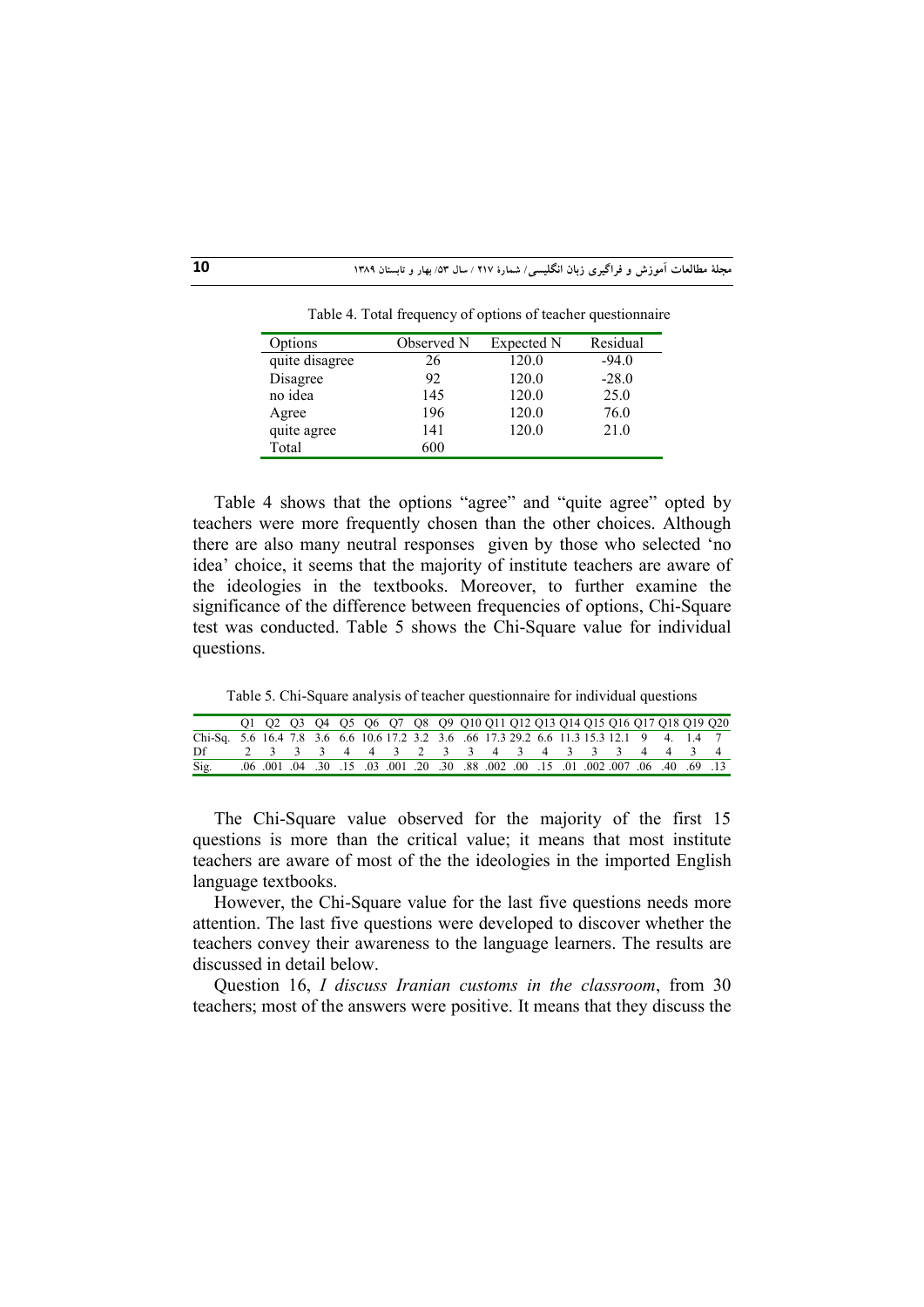native culture in the classroom. The observed Chi-Square value also support this statement; it is more that the critical value.

Question 17, *I try to make the students aware of the ideologies within English textbooks.* The observed Chi-Square is less than the critical one; it means that teachers do not discuss ideologies in the imported textbooks.

Question 18, *I discuss Islamic values with the students*. The observed Chi-Square is less than the critical one. Most of them do not discuss Islamic values in the classroom; only 10 teachers from 30 answered this question "always" or "often".

Question 19, *I compare and contrast the two cultures in the classroom*. Chi-Square observed in this question is less than the critical value; only 14 answers were "always" or "often".

Question 20*, I explain the negative and positive values of native and target (foreign) cultures in the classroom.* The observed Chi-Square is less than the critical one; only 11 teachers' answers suggest that they discuss it.

#### **Discussion**

As mentioned before, textbook publication and teaching language is ideology-led. The first question of this study dealt with the kinds of ideologies existing within the "Spectrum" and "True to Life" textbooks taught in Iranian English language institutes. By looking at the frequency of ideologies in the textbooks, one can see that the hegemony of English, sexism, consumerism, and cultural stereotypes are strongly promoted in these imported text books. These results are in line with the findings of Porreca (1984), Bhatia (2000), Kubota (1998), and Apple (1991).

Consumerism is the most frequently promoted ideology in both Spectrum and True to Life series. Consumerism can be presented through introducing entertainment, fashion, shopping, and technology. For instance in the *Spectrum VI (page 29)*, there is an advertisement about tours to different parts during vacations. Some pictures of Willemstad, San Juan, and Southampton are displayed to persuade the reader. In the *True to Life Upper intermediate* (*pages 98 and 99)*, some styles of dressing have been shown. Also in *Spectrum VI* (*page 24)*, there is a conversation between the salesperson and the customer, and it can be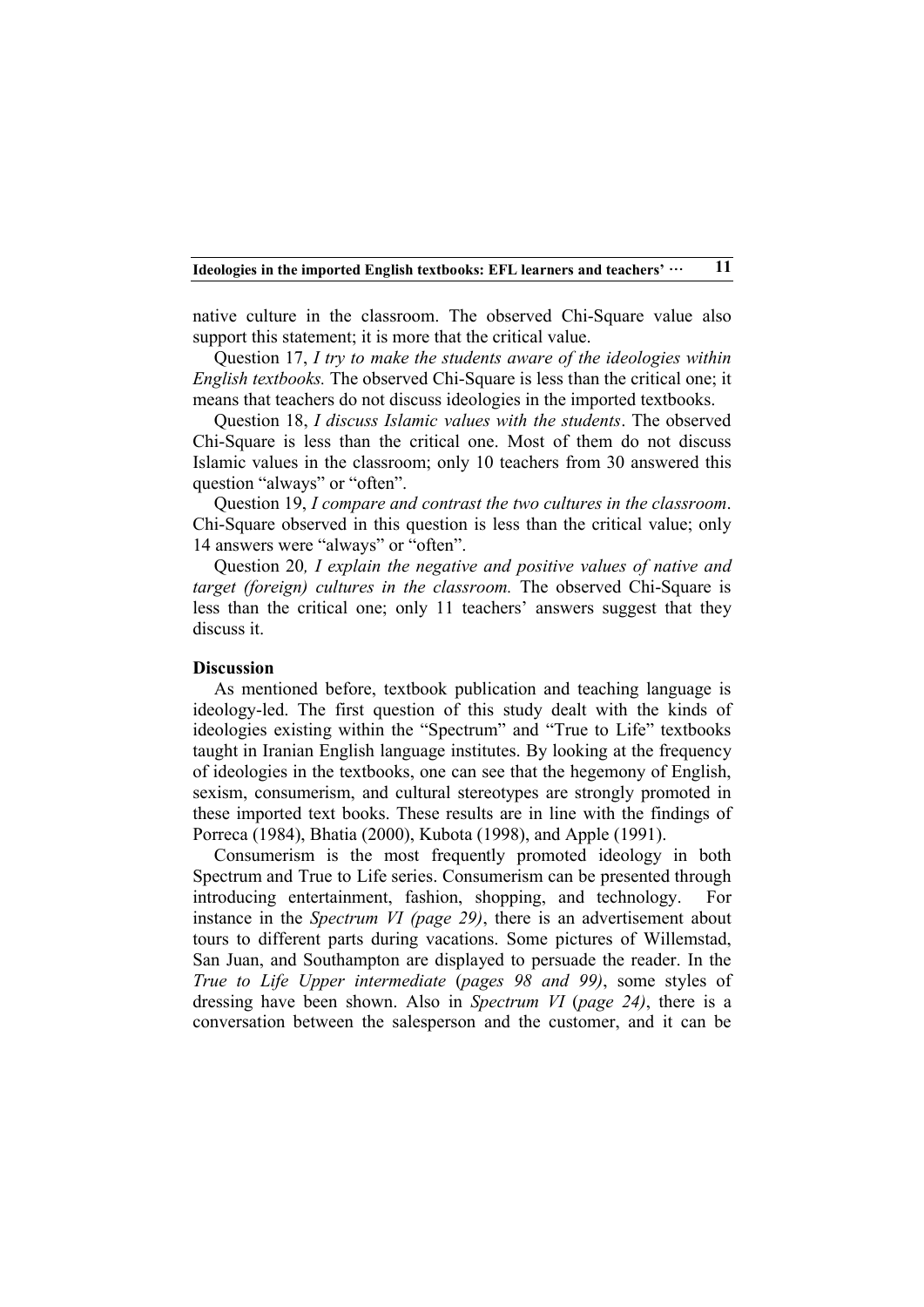observed how the salesperson tries to persuade the woman to buy the item.

 Sexism is the second most frequent ideology. One of the aspects of sexism is the omission of females in textbooks. In the *Spectrum VI textbook (page 11),* talking about discrimination, the biography is about a sportsman, Jesse Owen. Also, in a reading on *balloonist and risks* (*p. 32*)*,*  the whole experience is about a male balloonist, Ben Abruzzo. In the *True to Life upper intermediate* (*p. 34*), when it is talking about famous people; *Bob Dole, Michael Jackson, and Ben Johnson,* again we can observe the omission of females. Another aspect of sexism is the roles specified for the sexes in the textbooks. Considering this factor in the analysis, it was found that well-paid and prestigious jobs are assigned to males, while some dull jobs are given to female characters. For example, in the *Spectrum VI (page 82)*, Sam is the boss and Linda is his employee. In a discussion about *Blake Hudson and Sofia Estrada (page 97)*, Blake is a specialist in infectious diseases, while Sofia is a student.

 In the analysis of the *True to Life, Upper intermediate*, in a discussion about the negative side of jobs (*page 100*); the sexism can be observed in the pictures.

 The division of jobs is: *Females*: nurse, hairdresser, and flower arranger*; Males*: traffic warden, warden, and lifeguard

 Superiority of English is another most frequent ideology. Hegemony of English can be manifested through the superiority of English language and culture and superiority of English-speaking countries. Superiority of English is one of the most frequent values present both in the Spectrum and *True to Life* textbooks. For example, in the *Spectrum I (page 66)*, there is an advertisement entitled: *You want to learn English fast.* It offers the International Student Travel; providing tours to London, Sydney, and Washington. In the *True to Life Elementary (page 25)*, there is a topic: *I am studying English and really enjoying it*. All these demonstrate the significant advantage of learning about English and the heavy demand and desire for it.

Another aspect of hegemony is depicted through superiority of US, English people, English culture, English artists, and English customs. In the *Spectrum I* (*page 5),* there is a passage in which from among the four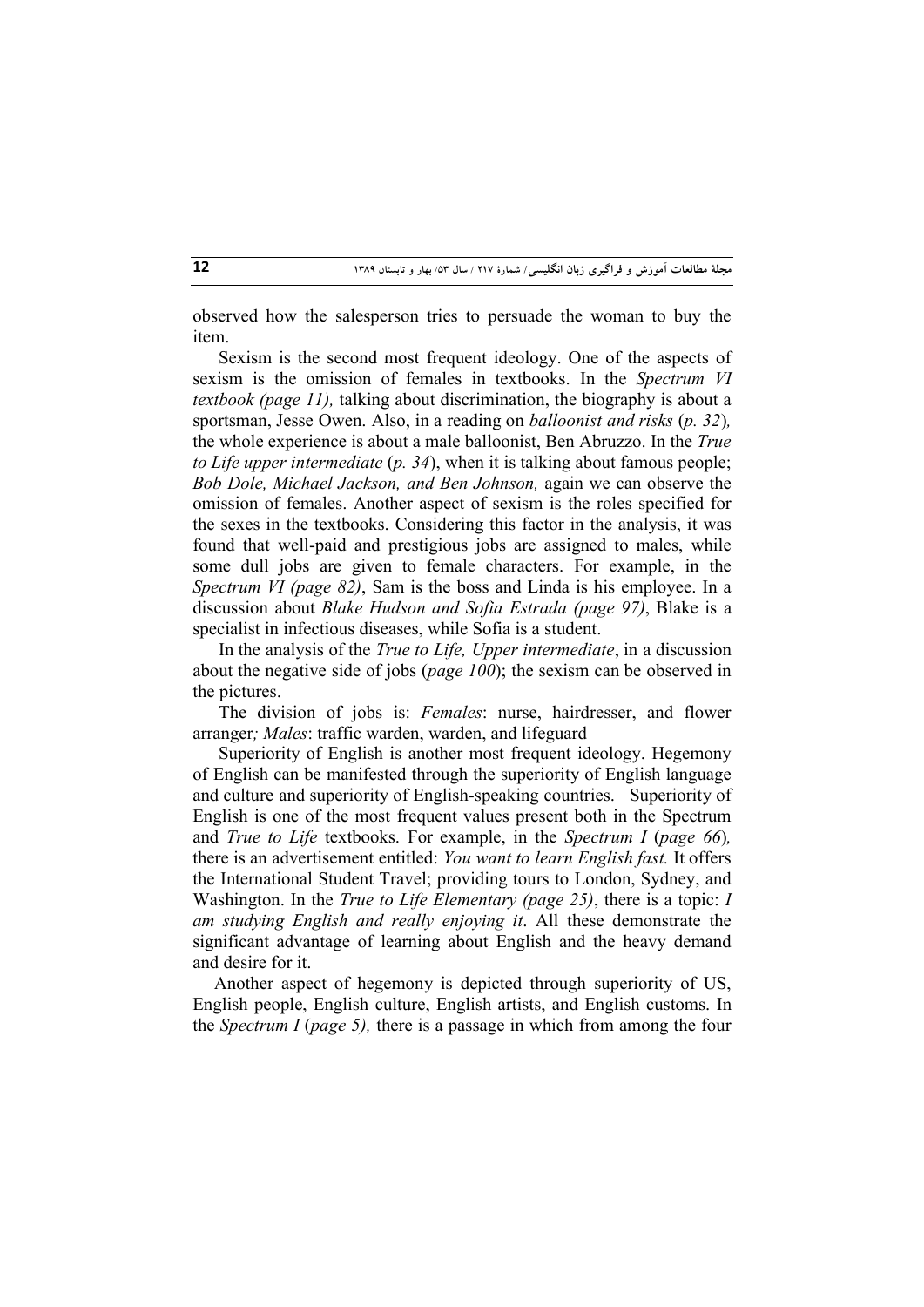people displayed in the picture, three are American; Cruise, Houston, and Jackson. In the *Spectrum VI,* superiority of the US is more prevalent. Writers, actors, musicians, sportsmen, performers, and dancers presented in the textbook are mostly American. Even, talking about the differences through the time, the photos of New York are displayed to compare its past and present (*page 48)*.

The results are in line with Bhatia (2000) who notes that English language has affected the radio, television, and print media in India; it promotes consumerism, advertisement, and fashion. Cultural stereotypes were also significantly present in these English textbooks. As Kubota (1998) notes one of the ideological aspect of teaching and learning English is the construction of cultural stereotypes and trivialization of content. The negative side of American society including poverty, crime, illiteracy, racism, and so forth is rarely touched upon. Lummis (1976, cited in Kubota, 1998) pointed out that the images of the United States presented in English classes are what native teachers wish. The negative side of American society such as poverty, crime, illiteracy, and racism is rarely touched upon. This was found in the textbooks analyzed. In the *Spectrum VI*, mostly positive cultural values and customs are discussed. To the reader's eye, this society can be an ideal society. Some of the values and customs which are more prevalent in *Spectrum VI* include charity (*page 16*, a society for orphaned children); sports tourism (*page 28*); entertainment (*page 32*, talking about sports, balloonist), different music performances (*pages 72, 76*, and *78*), dance theater (*page 122*); and talking about punctuality of Americans (*page 129*).

 Analyzing the *True to Life, we came up with the* manifestation of these stereotypes too. In the *True to Life Upper Intermediate* (*page 41),* in a letter written to an advisor, the writer talks about the *hospitality* of the writer*.* On *page 65*, the writer talks about the time management. Some other examples are charity (*page 109*); leisure time (*page 115*); good manners (*page 130*); having respect for adults (*page 130*). Therefore, as Apple (1991) suggests textbooks reflect not only knowledge but also ideological values, cultures, and economic interests.

 The second question of the study dealt with the possible difference between the attitudes of language learners in high schools with those of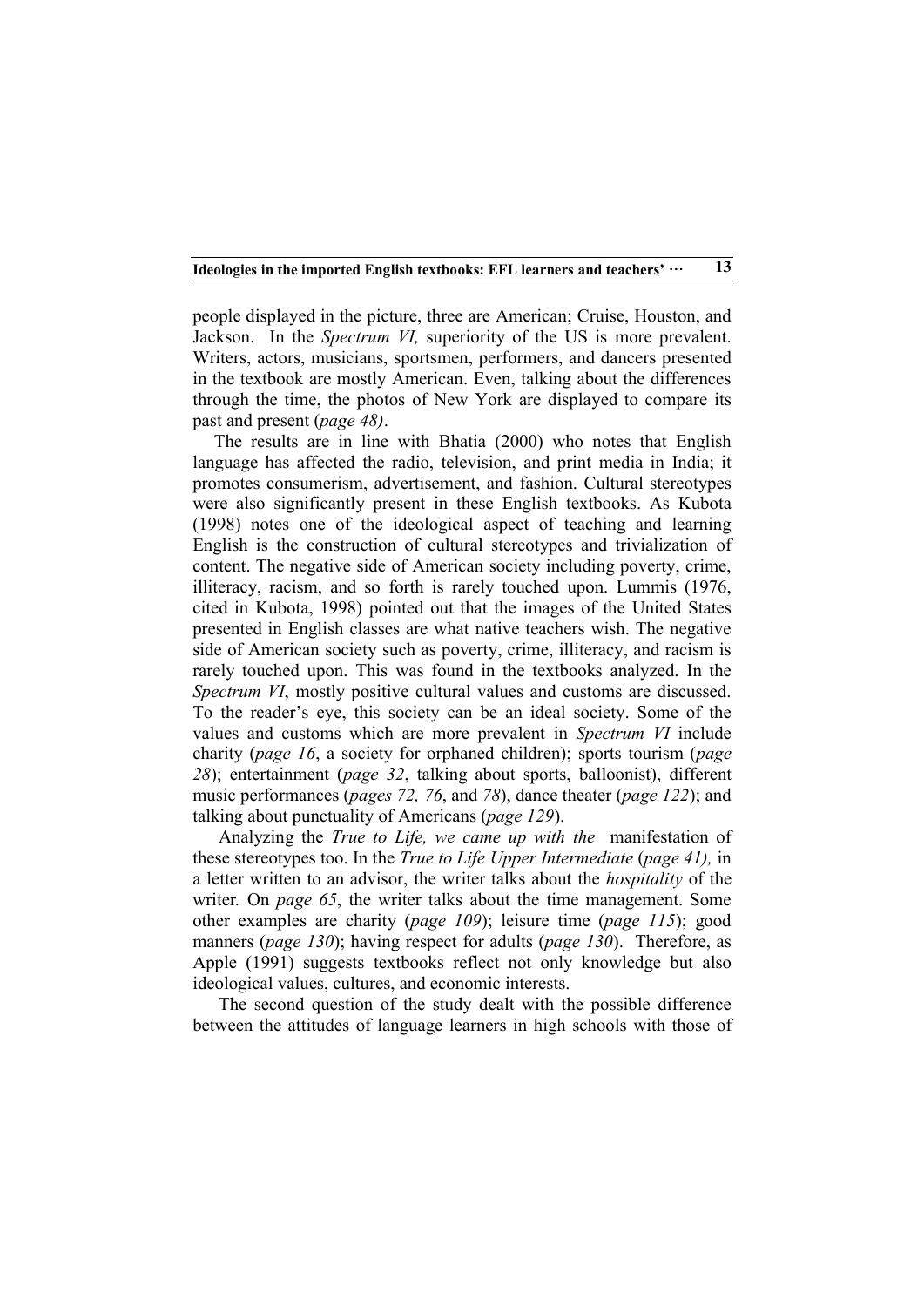the learners in private language institutes towards English language and culture. The results of attitude questionnaire showed that the students who learn English through local textbooks have different attitudes from the learners who learn English through the textbooks imported in Iran. We tried to investigate the learners' attitudes through variables such as their attitudes towards English language, non-Islamic values, English culture, English customs, fashion, position of English in the world and its importance. From the results, it can be concluded that both groups have similar attitudes towards some cultural values which are rooted in their own society such as relationships between different genders and Islamic values. However, there are significant differences regarding their attitudes towards English language and its importance, English society, English people, English morals, and their interest in English products such as movies. This difference may be due to the fact that they are exposed to different textbooks with different ideological values.

As for the third question of the study, the results of teacher questionnaire show that institute teachers are aware of the ideologies in the internationally produced textbooks. However, the data from the last five questions showed that teachers do not convey their awareness to the learners. It is expected that they should make the students aware that learning a language is not only its grammar but a system of communication to share ideas, values, and a way of controlling people and influencing their thinking (Taki, 2008).

 The results of this study can offer valuable insights to textbook writers and curriculum designers in designing English teaching courses, writing textbooks, and developing language curricula. Given that most English textbooks are produced in countries other than Iran, the findings of the study can be applied by the textbook producers to consider the cultural differences among different countries.

Moreover, teachers need to be more cognizant of teaching cultural values, especially those that may cause culture shock and disaster?? for the learners. They should also increase their awareness about textbooks ideologies and try to convey this awareness to the learners. It is by drawing attention to the factors that lead to cultural conflict and culture shock that intercultural understanding can be promoted (Bambgose,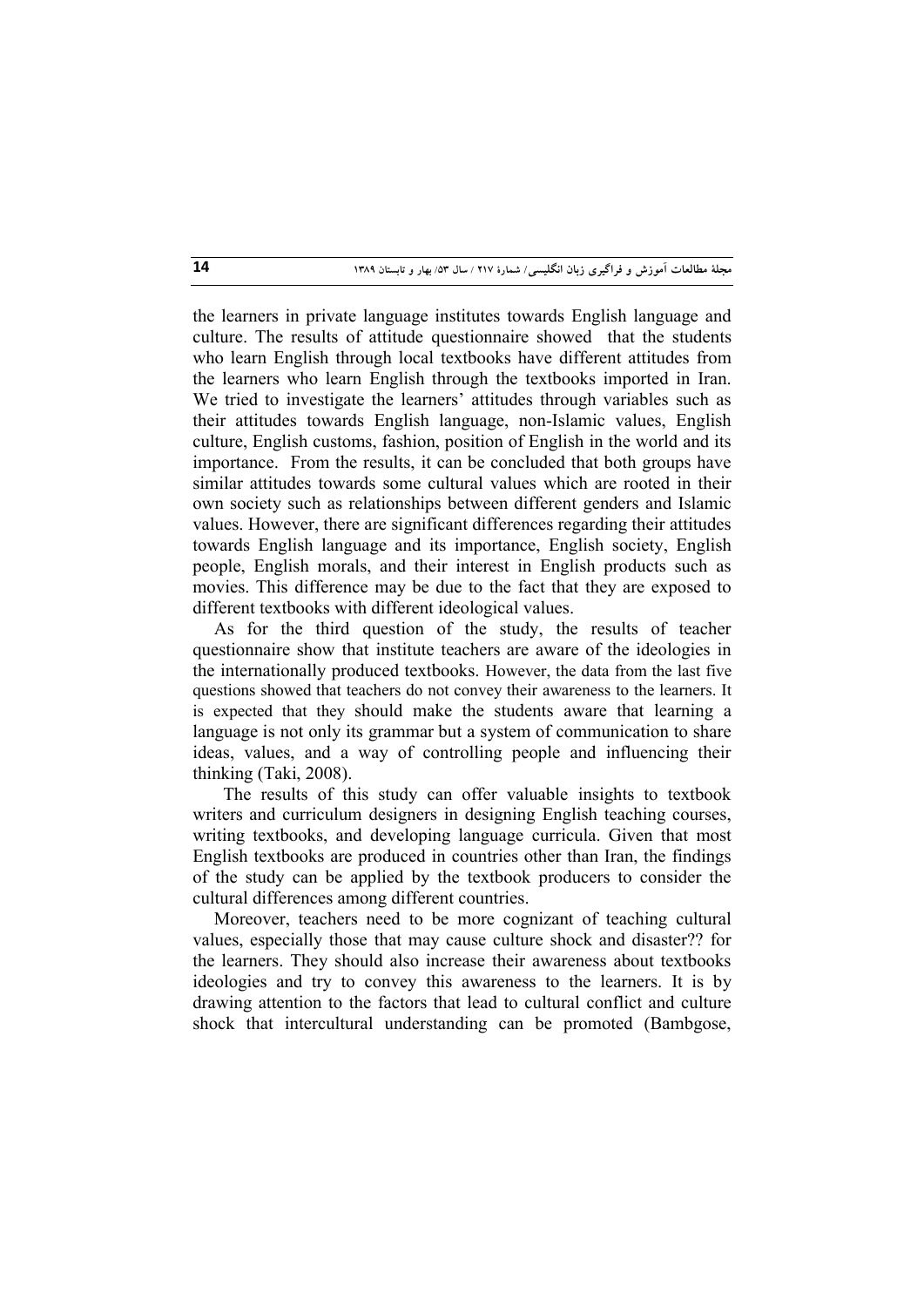1994). Further, awareness of the influence of the culture of a dominant language is necessary because the long-term influence may lead to a loss of confidence in the values of the less dominant language and culture.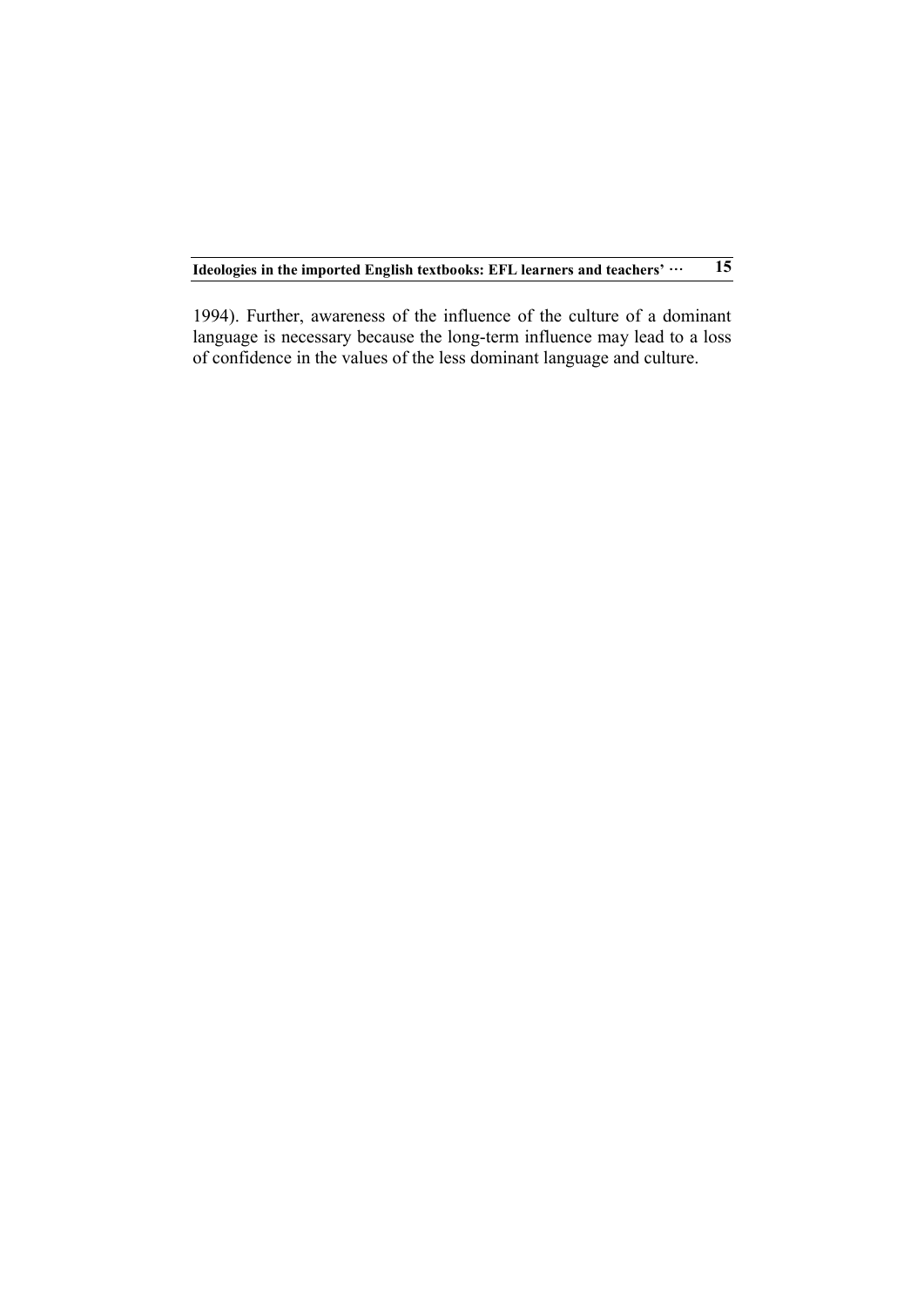#### **References**

- Apple, M. W. (1991). The culture and commerce of the textbook. In M. W. Apple, & L. K.Christian-Smith (Ed.), *The politics of the textbooks* (pp. 20- 45). New York: Rutledge.
- Baik, M. J. (1994). *Language, ideology, and power: English textbooks of two Koreas.* Unpublished Doctoral dissertation, University of Illinois.
- Baker, C. (1992). *Attitudes and language.* London: Multilingual Matters.
- Bamgbose, A. (1994). Language and cross-cultural communication. In M. Putz (Ed.), *Language contact and language conflict* (pp. 89-101). New York: John Benjamin Publishing Company.
- Bhatia, T. (2000). *Advertising in rural India: Language, marketing communication, and consumerism.* Tokyo: Tokyo University of Foreign Studies.
- Choi, J. K. (2003). Language attitudes and the future of bilingualism: The case of Paraguay*. International Journal of Bilingual Education and Bilingualism. 6* (2), 81-94.
- Christian-Smith, L. K. (1991). Texts and high-tech: Computer, gender, and book publishing. In M. W. Apple, & L. K.Christian-Smith (Ed.), *The politics of the textbooks* (pp. 46-70). New York: Rutledge.
- Costinett, S., & Byrd, D. R. H. (1994). *Spectrum VI: A communicative course in English.* London: Prentice Hall Regents.
- Fairclough, N. (1989). *Language and power.* London: Longman.
- Gairns, R., & Redman, S. (1995). *True to life elementary*. Cambridge: Cambridge University Press.
- Gairns, R., & Redman, S. (1998). *True to life upper-intermediate*. Cambridge: Cambridge University Press.
- Huaco, G. A. (1971). On ideology. *Acta Sociologica, 14*, 245-255.
- Irvine, J. T. (1998). Ideologies of Honorific language. In B. B. Schieflin, A. K. Woolard, & P. V. Kroskrity (Ed.), *Language ideologies* (pp. 51-67). Oxford: Oxford University Press.